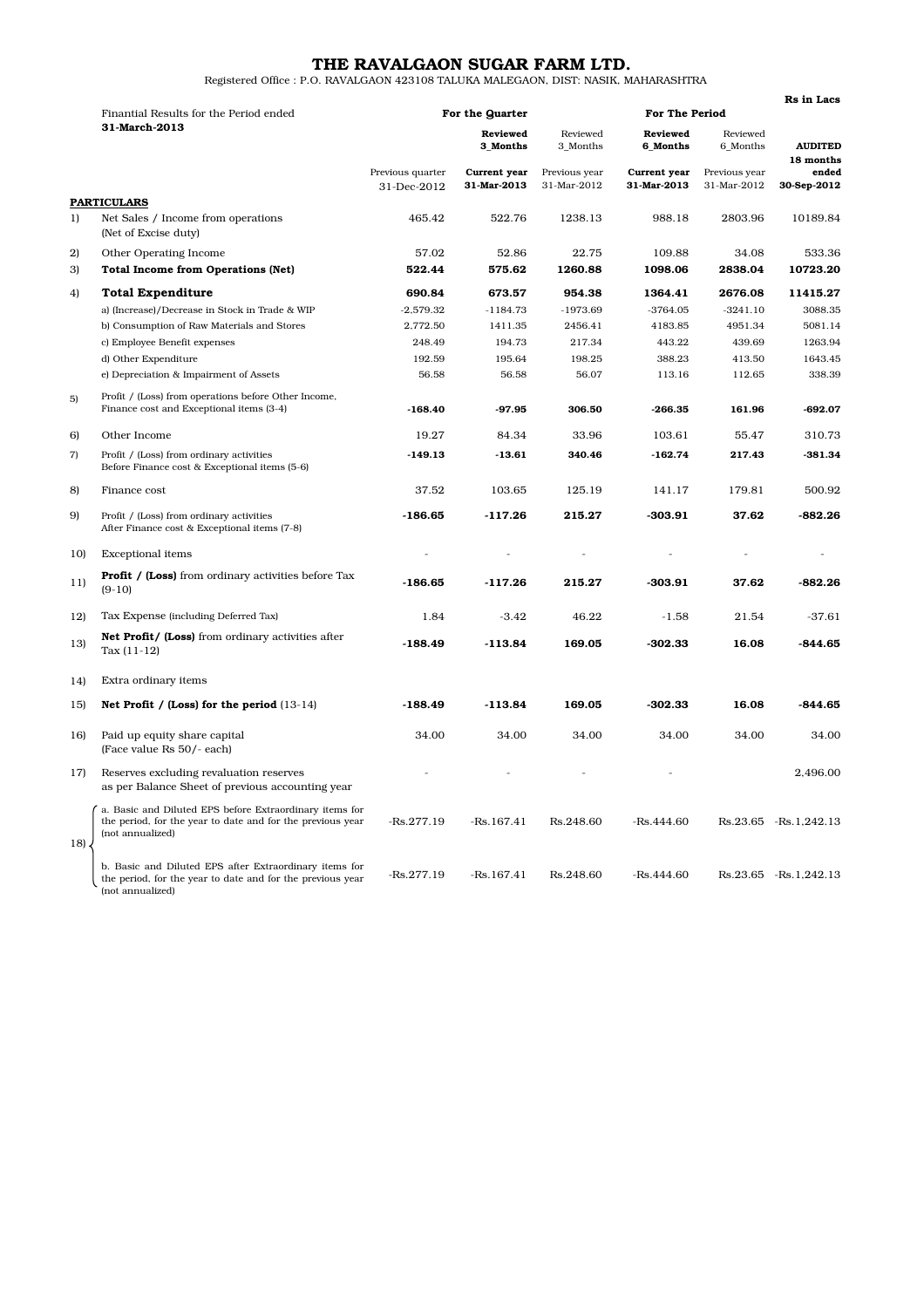## THE RAVALGAON SUGAR FARM LTD.

Registered Office : P.O. RAVALGAON 423108 TALUKA MALEGAON, DIST: NASIK, MAHARASHTRA

### A Particulars of Shareholding

| 1)           | Public Shareholding<br>Number of shares<br>Percentage of shareholding                                      | 32.044<br>47.12% | 32.010<br>47.07% | 32.044<br>47.12% | 32.010<br>47.07% | 32.044<br>47.12% | 32.044<br>47.12% |
|--------------|------------------------------------------------------------------------------------------------------------|------------------|------------------|------------------|------------------|------------------|------------------|
| $\mathbf{2}$ | Promoters and Promoter group Shareholding<br>a) Shares Pledged / Encumbered                                |                  |                  |                  |                  |                  |                  |
|              | Number of shares                                                                                           | Ni1              | Nil              | Nil              | Nil              | Nil              | Nil              |
|              | Percentage of Promoters' Shareholding<br>(as a % of the total shareholding of Promoter and Promoter group) | Nil              | Ni1              | Nil              | Nil              | Nil              | Nil              |
|              | Percentage of Promoters' Shareholding<br>(as a % of the total share capital of the Company)                | N <sub>i</sub>   | Ni1              | Ni1              | Nil              | Nil              | Nil              |
|              | b) Non-encumbered                                                                                          |                  |                  |                  |                  |                  |                  |
|              | Number of shares                                                                                           | 35.956           | 35.990           | 35.956           | 35.990           | 35.956           | 35.956           |
|              | Percentage to Promoters' shareholding                                                                      | 100.00%          | 100.00%          | 100.00%          | 100.00%          | 100.00%          | 100.00%          |
|              | (as a % of the total shareholding of Promoter and Promoter group)                                          |                  |                  |                  |                  |                  |                  |
|              | Percentage of Promoters' Shareholding<br>(as a % of the total share capital of the Company)                | 52.88%           | 52.93%           | 52.88%           | 52.93%           | 52.88%           | 52.88%           |

|    |                                                                 |                 |              |               |                       |               | Rs in Lacs         |  |
|----|-----------------------------------------------------------------|-----------------|--------------|---------------|-----------------------|---------------|--------------------|--|
|    | Segmentwise Results for the Period ended<br>31-March-2013       | For the Quarter |              |               | <b>For The Period</b> |               |                    |  |
|    |                                                                 |                 | Reviewed     | Reviewed      | 6 Months              | 6 Months      | <b>AUDITED</b>     |  |
|    |                                                                 | Previous        | Current year | Previous year | Current year          | Previous year | 18 months<br>ended |  |
|    |                                                                 | quarter         |              |               |                       |               |                    |  |
|    | <b>PARTICULARS</b>                                              | 31-Dec-2012     | 31-Mar-2013  | 31-Mar-2012   | 31-Mar-2013           | 31-Mar-2012   | 30-Sep-2012        |  |
| 1) | Segment Revenue (Including Other Income)                        |                 |              |               |                       |               |                    |  |
|    | a) Sugar                                                        | 135.42          | 195.87       | 1,038.24      | 331.29                | 2,242.17      | 9,088.23           |  |
|    | b) Confectionery                                                | 398.72          | 460.18       | 416.69        | 858.90                | 826.36        | 2,425.23           |  |
|    | Less: Inter Segment Revenue                                     | 1.38            | 11.87        | 166.91        | 13.25                 | 190.71        | 535.28             |  |
|    | Net Sales/ Income from Operations                               | 532.76          | 644.18       | 1,288.02      | 1,176.94              | 2,877.82      | 10,978.18          |  |
|    |                                                                 |                 |              |               |                       |               |                    |  |
| 2) | Segement Results Profit (+)/Loss (-)<br>before Tax and Interest |                 |              |               |                       |               |                    |  |
|    | a) Sugar                                                        | $-48.97$        | 81.45        | 406.47        | 32.48                 | 344.92        | 13.21              |  |
|    | b) Confectionery                                                | $-37.18$        | $-38.60$     | 5.43          | $-75.78$              | 44.33         | 91.70              |  |
|    | Total                                                           | $-86.15$        | 42.85        | 411.90        | $-43.30$              | 389.25        | 104.91             |  |
|    | Less: Unallocated Expenses - Net                                | 62.98           | 56.46        | 71.44         | 119.44                | 171.82        | 486.25             |  |
|    | Less: Interest & Finance Charges                                | 37.52           | 103.65       | 125.19        | 141.17                | 179.81        | 500.92             |  |
|    | Less Exceptional Income                                         |                 |              |               |                       |               |                    |  |
|    | Profit / (Loss) before Tax                                      | $-186.65$       | $-117.26$    | 215.27        | $-303.91$             | 37.62         | $-882.26$          |  |
|    | Tax Expenses (including Deferred Tax)                           | 1.84            | $-3.42$      | 46.22         | $-1.58$               | 21.54         | $-37.61$           |  |
|    | Profit / (Loss) after Tax                                       | $-188.49$       | $-113.84$    | 169.05        | $-302.33$             | 16.08         | $-844.65$          |  |
|    | Extra Ordinary Item                                             |                 |              |               |                       |               |                    |  |
|    | Net Profit / (Loss)                                             | $-188.49$       | $-113.84$    | 169.05        | $-302.33$             | 16.08         | $-844.65$          |  |
| 3) | <b>Net Capital Employed</b>                                     |                 |              |               |                       |               |                    |  |
|    | (Segment Assets - Segment Liabilities)                          |                 |              |               |                       |               |                    |  |
|    | a) Sugar                                                        | 2,816.52        | 5,386.92     | 4,728.82      | 5,386.92              | 4,728.82      | 2,616.65           |  |
|    | b) Confectionery                                                | 17.39           | $-33.50$     | 535.23        | $-33.50$              | 535.23        | 538.96             |  |
|    | c) Others                                                       | 1342.25         | 1318.72      | 1464.32       | 1318.72               | 1464.32       | 1464.03            |  |
|    | Total                                                           | 4,176.16        | 6,672.14     | 6,728.37      | 6672.14               | 6728.37       | 4619.64            |  |

#### Notes

1) The above results have been reviewed by the Audit Committee and taken on record by the Board of Directors at it's meeting held on 14-May-2013 and have been subjected to limited review by the Statutory Auditors.

2)

During the quarter ended 31-March-2013, no investor complaints were received and no complaint was pending at the beginning and at the end of the period.

3) Figures for the earlier period / year have been regrouped and restated wherever necessary.

### For The Ravalgaon Sugar Farm Ltd.

PLACE : Mumbai

H. B. Doshi DATE : 14-May-2013 Chairman & Managing Director